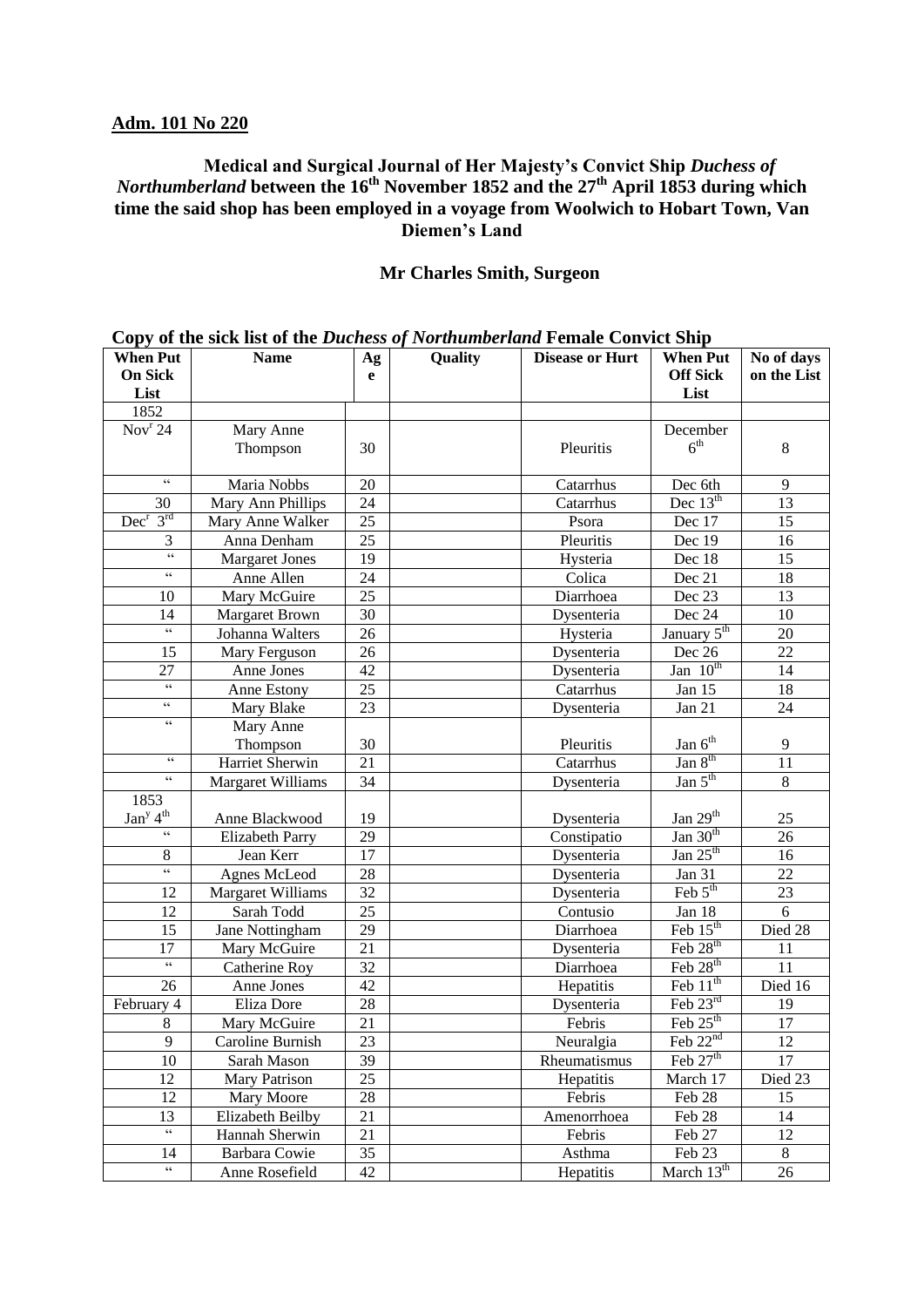| $\epsilon\,\epsilon$     | Jane Griffiths            | 21 | Catarrhus   | March $30^{\overline{th}}$ | 43              |
|--------------------------|---------------------------|----|-------------|----------------------------|-----------------|
| $23^{\rm rd}$<br>Feb     | Catherine McDonald        | 29 | Colica      | Feb 26                     | 3               |
| 24                       | Mary Ann Miars            | 49 | Diarrhoea   | Feb 28                     | $\overline{4}$  |
| 25                       | Jane Smith                | 23 | Febris      | March 16                   | 18              |
| 28                       | <b>Agnes Robertson</b>    | 23 | Dysenteria  | March 8                    | $\,8\,$         |
| March $5th$              | Catherine McDonald        | 33 | Dyspepsia   | March 15                   | 9               |
| cc                       | Anne B. Gallop            | 32 | Enteritis   | April 8                    | 33              |
| 6                        | Catherine Roy             | 21 | Phlegmon    | March 15                   | 8               |
| 6                        | Barbara Cowie             | 25 | Pneumonia   | March 26                   | 19              |
| 7                        | Mary Blake                | 24 | Hysteria    | March 16                   | 8               |
| $\mathsf{c}\,\mathsf{c}$ | Nancy Boylan              | 23 | Dysenteria  | April 10                   | 33              |
| 8                        | <b>Margaret Patterson</b> | 42 | Dysenteria  | April 15                   | 37              |
| 10                       | <b>Catherine McDonald</b> | 28 | Dyspepsia   | April 16                   | 36              |
| 12                       | Flora Burns               | 30 | Pneumonia   | April $21^{\overline{st}}$ | Hosp. 59        |
| cc                       | Margaret Reid             | 29 | Tonsillitis | April 16 <sup>th</sup>     | 28              |
| $\epsilon$               | Susan White               | 30 | Phlegmon    | April 23                   | 42              |
| 17                       | Anne Fuller               | 30 | Diarrhoea   | April 10                   | 23              |
| $\epsilon$               | Catherine Glasgow         | 25 | Dyspepsia   | April 22                   | <b>Hosp. 35</b> |
| 19                       | <b>Susannah Parry</b>     | 29 | Dyspepsia   | April 22                   | Hosp 33         |
| 21                       | Johanna Walters           | 30 | Hysteria    | April 22                   | Hosp 31         |
| 28                       | Eliza Doris               | 27 | Phlegmon    | April 22                   | Hosp. $24$      |
| 29                       | Caroline Baylis           | 23 | Scorbutus   | April 22                   | Hosp. $23$      |
| 30                       | Jane Smith                | 21 | Febris      | April 25                   | 25              |
| Apl 10                   | Sarah Caravan             | 29 | Catarrhus   | April 26                   | Hosp. $15$      |

Charles Smith

# Surgeon Superintendent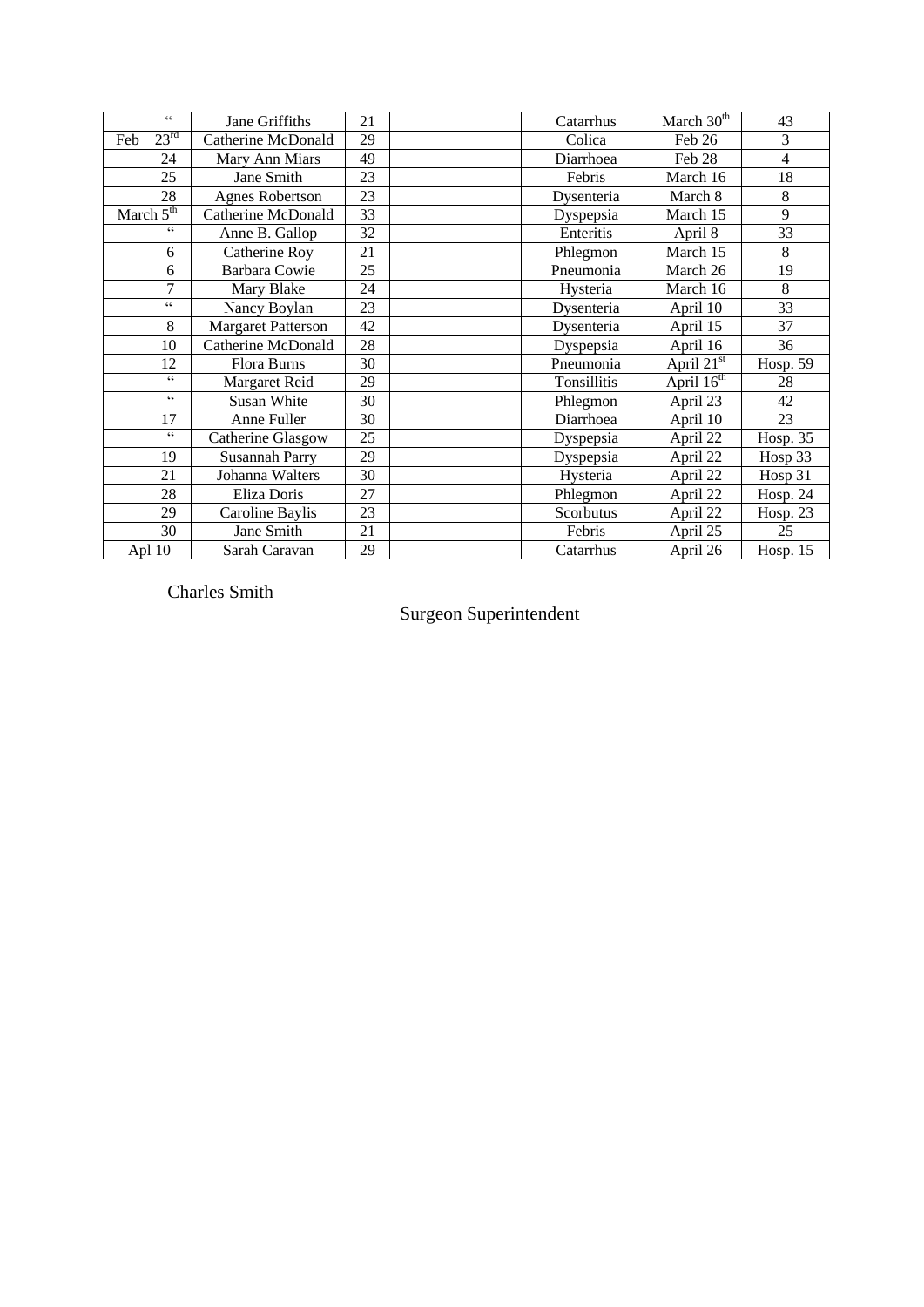## **Medical and Surgical Journal of Her Majesty's Convict Ship** *Duchess of Northumberland* **between the 16th November 1852 and the 27th April 1853 during which time the said shop has been employed in a voyage from Woolwich to Hobart Town, Van Diemen's Land**

| <b>Nature of</b><br><b>Disease</b>      | No.<br>of<br>Case | Men's Names, Ages,<br><b>Qualities, Time when</b><br>and where taken ill,<br>and how disposed of.                            | The History, Symptoms, Treatment, and Daily<br>Progress of the Disease or Hurt.                                                                                                                                                                                                                                                                                                                                                                                                                                                                                                                                                                                                                                                                                                                                                                                                                                                                                                                                                                                                                                                                                                                                                                                                                                                                                                                                                                                                                                                                                                                                                                                                                                     |
|-----------------------------------------|-------------------|------------------------------------------------------------------------------------------------------------------------------|---------------------------------------------------------------------------------------------------------------------------------------------------------------------------------------------------------------------------------------------------------------------------------------------------------------------------------------------------------------------------------------------------------------------------------------------------------------------------------------------------------------------------------------------------------------------------------------------------------------------------------------------------------------------------------------------------------------------------------------------------------------------------------------------------------------------------------------------------------------------------------------------------------------------------------------------------------------------------------------------------------------------------------------------------------------------------------------------------------------------------------------------------------------------------------------------------------------------------------------------------------------------------------------------------------------------------------------------------------------------------------------------------------------------------------------------------------------------------------------------------------------------------------------------------------------------------------------------------------------------------------------------------------------------------------------------------------------------|
| Pleuritis<br>PA302914jpg<br>PA302916jpg | $\mathbf{1}$      | Mary A Thompson<br>ætat: 30 as taken ill in<br>The Downs on<br>27thNovember and<br>discharged cured on the<br>$6th$ December | This patient who is of a feeble and worn out<br>constitution states that she has suffered several times<br>from severe attacks of chronic Rheumatism, & that she is<br>habitually Dyspeptic and has every now and then profuse<br>whitish discharge from the vagina. She has been latterly<br>exposed to damp and cold weather which has doubtless<br>brought on her present illness - Symptoms. Severe pain<br>in right side, mush increased on taking a deep<br>inspiration-sharp dry cough. Skin hot and dry. Tongue<br>white & furred in the centre – pulse 90 & firm –<br>VS. ad $Zxij -$<br>Hab: Olei Ricini Zj - statim<br>Vesp: Blood abstracted slightly buff <sup>y</sup> but with a thin<br>loose [conssortum /con portum?]<br>Bowels freely moved. Symptoms much the same -<br>Rx Chloridi Hydrarg: gr xxiv<br>T. opii gr vi<br>Confect: Aromah q.s. ut Ft. Pilul: $yj$ – one Pill to<br>be taken every 3 hours - To have Barley water for<br>common drink<br>$28th$ Has passed a very restless night but the pain &<br>difficulty of breathing are not so severe – pulse 86 $\&$<br>compressible tongue furred only moist skin & kidneys<br>acting freely<br>Medicina: Continatur<br>29 No improvement since last report the pain of side is<br>rather increased pulse 95 & small with a hot dry skin.-<br>Hab: Emplastrum vesicatorium applicator parti dolenti<br>Rx Antimon. Potassi: Tart gr ij<br>Tinct: opii zfs-<br>Aq: Menth: Piporit: Zx m Ft. Mist: - A wine glassful<br>every 3 or 4 hours $-P$ . Omitt:<br>The patient has had a very restless night but the Blister<br>has risen well and the pain & difficulty of breathing are<br>very much relieved pulse 80 and soft – tongue moist – |
|                                         |                   |                                                                                                                              | skin cooler - The Blistered surface to be dressed with<br>resinous ointment $-Mist$ : Contin: -<br>To take a little arrow root or sago occasionally                                                                                                                                                                                                                                                                                                                                                                                                                                                                                                                                                                                                                                                                                                                                                                                                                                                                                                                                                                                                                                                                                                                                                                                                                                                                                                                                                                                                                                                                                                                                                                 |
|                                         |                   | December 1 <sup>st</sup>                                                                                                     | Considerable improvement since last report – the pulse<br>and tongue nearly natural – complains much of debility<br>and want of appetite – Blistered surface healing up –<br>bowels somewhat confined<br>Rx Massa Pil: Hydrarg: gr xij<br>Pulv: Rhei $\frac{1}{2}$<br>Confect: Aromat: q.s. ut Ft. Pilul: vi- Two to be<br>taken at bed time –<br>Rx Acid: Sulphur: dilute: zj<br>Sulphat: Quininæ gr xv                                                                                                                                                                                                                                                                                                                                                                                                                                                                                                                                                                                                                                                                                                                                                                                                                                                                                                                                                                                                                                                                                                                                                                                                                                                                                                            |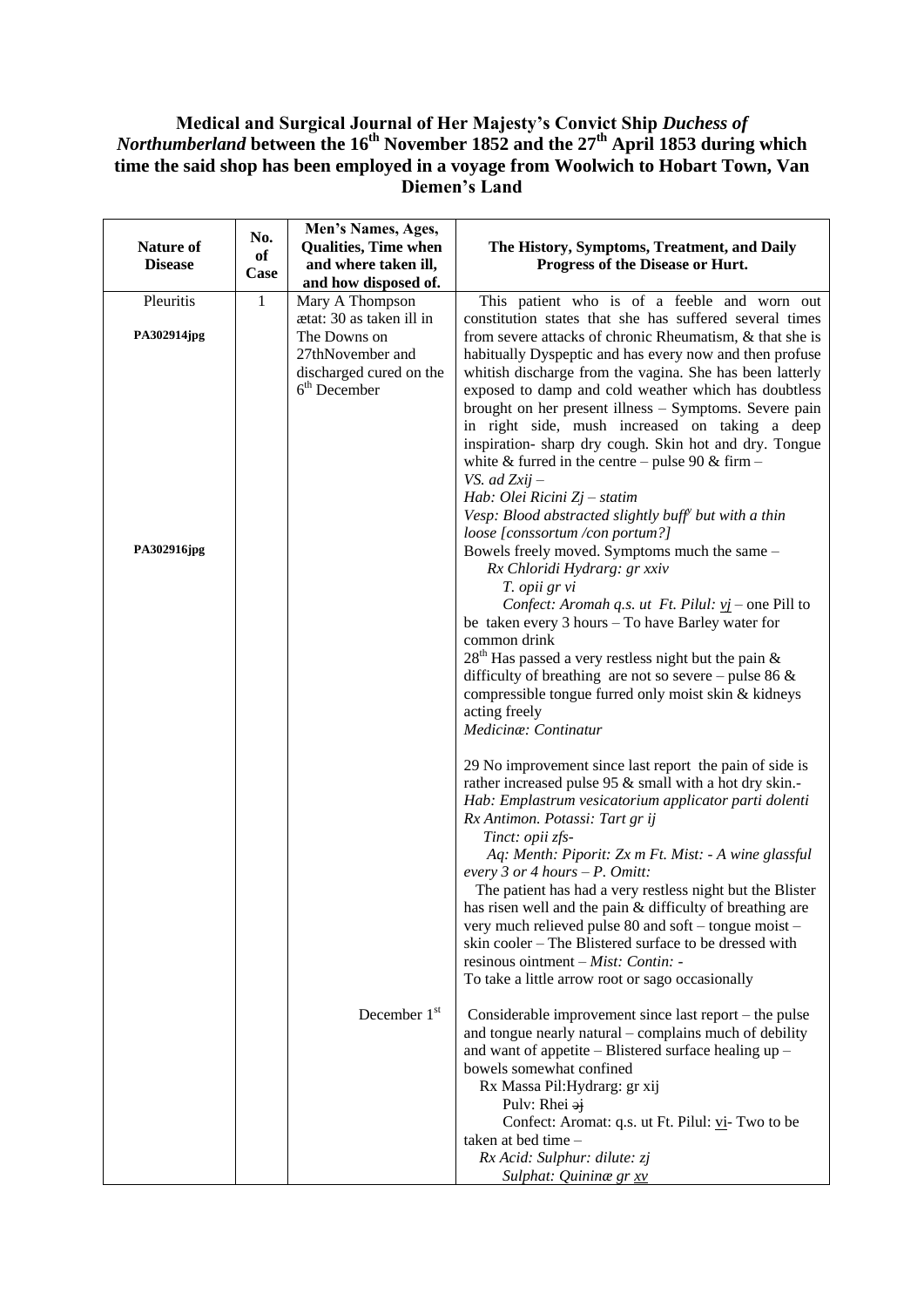|                          |                |                                                                                                                                                                                                              | Aq: Fontana [lbj?] solve                                                                                                                                                                                                                                                                                                                                                                                                                                                                                                                                                                                                                                                                                                                                                                                                                                                                                                |
|--------------------------|----------------|--------------------------------------------------------------------------------------------------------------------------------------------------------------------------------------------------------------|-------------------------------------------------------------------------------------------------------------------------------------------------------------------------------------------------------------------------------------------------------------------------------------------------------------------------------------------------------------------------------------------------------------------------------------------------------------------------------------------------------------------------------------------------------------------------------------------------------------------------------------------------------------------------------------------------------------------------------------------------------------------------------------------------------------------------------------------------------------------------------------------------------------------------|
|                          |                |                                                                                                                                                                                                              | A wine glassful three times every day -                                                                                                                                                                                                                                                                                                                                                                                                                                                                                                                                                                                                                                                                                                                                                                                                                                                                                 |
|                          |                | 6                                                                                                                                                                                                            | Is discharged from the Sick List                                                                                                                                                                                                                                                                                                                                                                                                                                                                                                                                                                                                                                                                                                                                                                                                                                                                                        |
|                          |                |                                                                                                                                                                                                              |                                                                                                                                                                                                                                                                                                                                                                                                                                                                                                                                                                                                                                                                                                                                                                                                                                                                                                                         |
| Catarrhus<br>PA302917jpg | $\overline{2}$ | Maria Nobbs<br>ætat: 20 was taken ill<br>on the 27 <sup>th</sup> November<br>in The Downs and was<br>discharged, cured on<br>the 6 <sup>th</sup> of December<br>1852<br>28 <sup>th</sup><br>30 <sup>th</sup> | Of a weak and feeble constitution has been exposed<br>during the last 10 days to wet $\&$ cold weather her<br>sleeping Berth is also near the main hatchway & these<br>causes brought on her present attack - Symptoms. -<br>Severe pain in the legs and back. With cough and slight<br>difficulty of breathing. A discharge from the eyes $\&$<br>nose. – skin preternaturally hot. Pulse 90 $\&$ soft. No<br>appetite and considerable depression of strength.<br>Rx Aq: Ammon: Autat?: Zij<br>Mist: Camphor: Zij<br>Tinct: [Hyoscyamine??] Zfs m Ft. Mist: A<br>Tablespoonful every 3 hours, To have barley water for<br>common drink.<br>Has passed a restless night with considerable pain over<br>the upper sternal region. $-$ Cataplasma Sinapis<br>applicator parti dolenti -<br>Hab: Olei Ricini Zj<br>Mist: Contin:<br>Has improved since last report the cough less                                         |
|                          |                | $Dec^{r} 5^{th}$                                                                                                                                                                                             | troublesome and the febrile symptoms have subsided<br>complains of weakness and want of appetite. To have a<br>little preserved soup with wine twice a day -<br>Rx Acidi Sulph: Ammol: Zj<br>Disulph Quinine gr xv<br>Aq: Fontana lbj solve -<br>a small wineglassful three times every day.-<br>December $2nd$ There is but little change last report. The<br>patient very weak & complains of some pain in the<br>Lumbar region - Liniment Japonis Hab:<br>Medicina Contin:<br>Has improved very much last report. the muscular pains<br>have subsided and the appetite and strength are gradually<br>returning The same treatment to be continued. -                                                                                                                                                                                                                                                                 |
|                          |                | $10^{\text{th}}$                                                                                                                                                                                             | Has now completely recovered and is discharged from<br>the Sick List and cautioned to avoid exposure to cold or<br>night air.                                                                                                                                                                                                                                                                                                                                                                                                                                                                                                                                                                                                                                                                                                                                                                                           |
| Colica<br>PA302918jpg    | 3              | Anne Allen<br>ætat: 24 was taken ill<br>on the 8 <sup>th</sup> December in<br>The English Channel<br>and was discharged,<br>from the Sick List on<br>the 21 <sup>st</sup> of December                        | This woman is married and has borne two children. She<br>suffered much from Dyspepsia & irregular<br>has<br>menstruation during the last two years $\&$ her digestive<br>organs are at present in a disordered condition -<br>Her feet have been constantly wet for some days from<br>wearing bad shoes which has no doubt brought on this<br>attack. Symptoms. Severe pain in the belly of a<br>spasmodic character, abdominal muscle rigid & tender to<br>the touch. Bowels confined, pulse nearly natural Feet &<br>surface generally cold. Has had no catamenial discharge<br>for six weeks. Bottles of hot water were applied to the<br>feet and bowels, and large opiate administered but<br>without giving any relief $&$ the pain became more severe<br>and the pulse increased in strength and frequency -<br>VS. ad $Z_{xv}$<br>Cataplasm Sinapers (Sinapis) applied abdomen -<br>Rx Hydrarg: Chloridi: gr vi |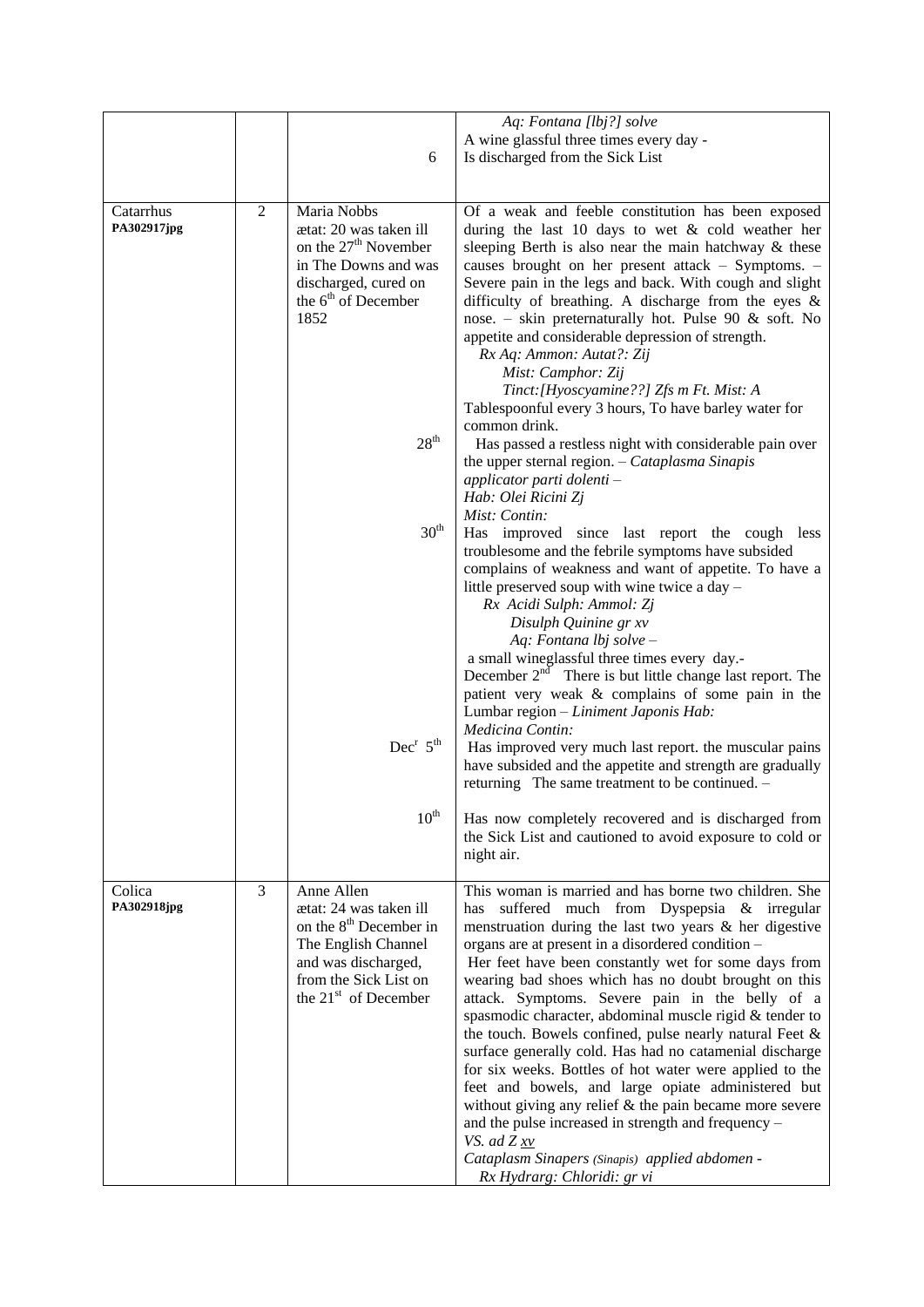|                           |                |                                                                                                                                                                                         | P. opii gr ij<br>Confect: Aromat: q.s. ut Ft. Pil: ij S. Statim<br>December 9 <sup>th</sup> The Blood letting & Mustard Cataplasm<br>partly relieved the pain, & she had some sleep during the<br>night – The bowels have also been moved, evacuations<br>hard & scanty. There is still considerable tenderness in<br>abdominal region $&$ the tongue is preternaturally red. $-$<br>Hab: olei Ricini Zj<br>Tinct: opii gr viij m<br>S.Statim:-<br>Emplast: Vesicatorium applicat. abdomeni-<br>$12th$ Has improved considerably since last report. The<br>abdominal pain has completely subsided. The blistered<br>surface is gradually healing up- To have a little soup<br>trice a day - To take a combination of blue Pill $\&$<br>Rhubarb. To keep the bowels regular & Infus Gention c -<br>Cont: Auranti as a bitter and tonic.<br>$21st$ Has improved very much since last report & is<br>discharged from the Sick List.                                                                                                                                                                                                                                                                                                                                                                                                                                                                                                                                                                                                                                                                                                                                                                                                                                                                                        |
|---------------------------|----------------|-----------------------------------------------------------------------------------------------------------------------------------------------------------------------------------------|-------------------------------------------------------------------------------------------------------------------------------------------------------------------------------------------------------------------------------------------------------------------------------------------------------------------------------------------------------------------------------------------------------------------------------------------------------------------------------------------------------------------------------------------------------------------------------------------------------------------------------------------------------------------------------------------------------------------------------------------------------------------------------------------------------------------------------------------------------------------------------------------------------------------------------------------------------------------------------------------------------------------------------------------------------------------------------------------------------------------------------------------------------------------------------------------------------------------------------------------------------------------------------------------------------------------------------------------------------------------------------------------------------------------------------------------------------------------------------------------------------------------------------------------------------------------------------------------------------------------------------------------------------------------------------------------------------------------------------------------------------------------------------------------------------------------------|
| Dysenteria<br>PA302919jpg | $\overline{4}$ | <b>Margaret Browne</b><br>ætat: 30 was taken ill<br>off Lizard's on the 14 <sup>th</sup><br>December and was<br>discharged, from the<br>Sick List on the $30th$<br>of<br>December<br>15 | Is of a feeble and worn out constitution states that she<br>has been often under treatment for prolapsus of the<br>Rectum & has had repeated attacks of Bowel complaints<br>in the different Prisons in which she has been placed.<br>She has with the other convicts been much exposed to<br>cold and wet weather, & her shoes being of bad quality<br>her feet have been constantly more or less damp since<br>the commencement of our voyage. - Symptoms pulse 90<br>but soft skin preternaturally hot, evacuations mucus<br>sanguineous with hard lumps of Fæces. Liver tenderness<br>& strong [urge??] tongue red & raw looking, much thirst<br>and some abdominal Tenderness on pressure.-<br>Hab: Olei Ricini Zj<br>Tinct: Opii gr iiij m Ft. Haust: Statim Sumend -<br>To drink freely of Barley water<br>- has passed a restless night the oil has procured free<br>evacuation of hardened Fæces but there is little change in<br>the symptoms $-$<br>Rx Chloridi Hydrarg: gr xxiv<br>T. Opii gr vj<br>Confect: Aromat: q.s. ut Ft. Pilul: $vj$ – one pill to<br>be taken twice a day Barley water ad libitum<br>17 <sup>th</sup> There is little changes since last report. The<br>abdominal tenderness has rather increased -<br>Emplast: Vesicator: applicet: Abdomini - Pil contin: ut<br>antea<br>$19th$ Has improved since the $17th$ The evacuations are less<br>frequent and are of a more [feculent?] character. There is<br>also diminution of tenesmus & abdominal pain. The<br>Blister rose well and is discharging freely - The gums<br>are slightly affected and the Breath has some mercurial<br>Fotor,-<br>Rx Mist: Cretæ: Zj<br>Tinct: Opii zj<br>Catechu $Zj$ m<br>Ft: Mist: - A table spoonful to be taken every 3 hours.-<br>To have a little Sago or Rice twice a day $-$ Pilul: omittat. |
| PA302920jpg               |                |                                                                                                                                                                                         | 23 <sup>rd</sup> Continues to improve. The Blister has nearly healed<br>up and there has been no return of Blood or mucus in the                                                                                                                                                                                                                                                                                                                                                                                                                                                                                                                                                                                                                                                                                                                                                                                                                                                                                                                                                                                                                                                                                                                                                                                                                                                                                                                                                                                                                                                                                                                                                                                                                                                                                        |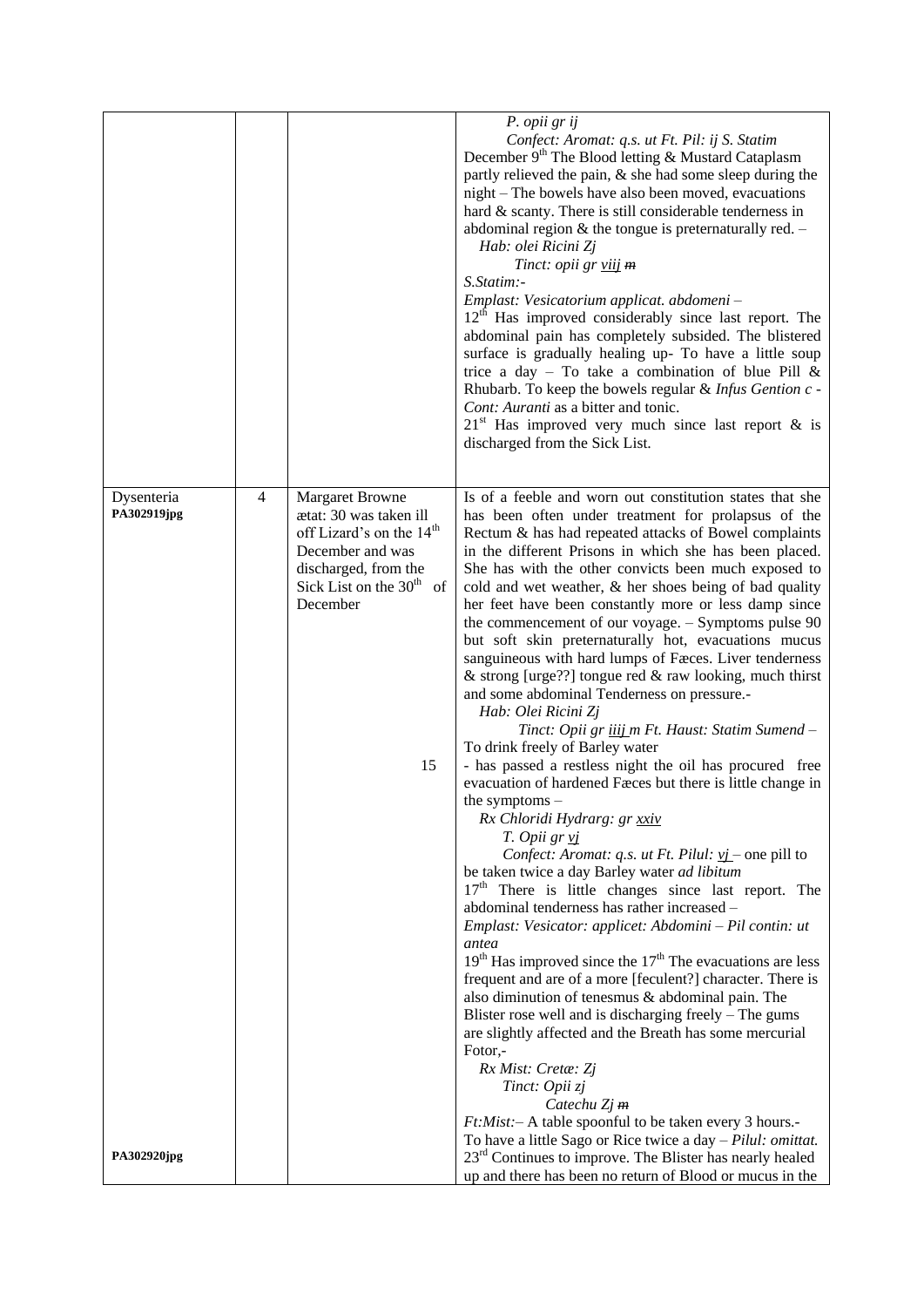|                          |   |                                                                                                                                         | Discharges. There is still considerable feculent purging<br>of a light clay colour:-<br>Rx Hydrarg: C. Crete: z fs<br>P. Ipecac: $gr$ ij $m$<br>Confect: Aromat: q.s. ut<br><i>Ft. Pilul: <math>vi</math></i> – one Pill to be taken nightly and morning. Is<br>to have a glass of Port wine twice a day $-Mist$ : omitt:<br>$25th$ The medicines last prescribed have had a beneficial<br>effect $\&$ the patient has been gradually recovering – the<br>stools are nearly natural, but she complains of weakness<br>& want of appetite. -Hab: Infus: Gentian: Z vj<br>Infus: Carb:Ammon z ij<br>Carbon: Potass: z fs<br>A wine glassful three times a day To have a littler<br>soup with [wine etc?]<br>30 <sup>th</sup> Nov. Is now completely recovered - discharged<br>accordingly                                                                                                                                                                                                                                                                                                                                                                             |
|--------------------------|---|-----------------------------------------------------------------------------------------------------------------------------------------|---------------------------------------------------------------------------------------------------------------------------------------------------------------------------------------------------------------------------------------------------------------------------------------------------------------------------------------------------------------------------------------------------------------------------------------------------------------------------------------------------------------------------------------------------------------------------------------------------------------------------------------------------------------------------------------------------------------------------------------------------------------------------------------------------------------------------------------------------------------------------------------------------------------------------------------------------------------------------------------------------------------------------------------------------------------------------------------------------------------------------------------------------------------------|
| Diarrhoea<br>PA302921jpg | 5 | Jane Nottingham<br>ætat: 29 was taken ill at<br>Sea in the Bay of<br>Biscay on the $15th$<br>January and died on the<br>$13th$ February | This woman has led a most dissipated and wandering life<br>& has been in 24 different Prisons for various<br>misdemeanours. She is also of a potent and intractable<br>disposition and appears to be at times partially insane -<br>she is subject to frequent and copious discharges from<br>the vagina of a muco-sanguineous character and often<br>suffered from Dyspeptic attack & irregularity of bowels.<br>In all probability the result of Hepatic disorder -<br>Her present illness has been brought on by damp feet,<br>change of food etc $-$ The pulse ranges from 80 to 90 is<br>soft and compressible. The bowels are purged 5 or 6<br>times every day. The evacuations varying much in<br>character – being sometimes dark $\&$ slimy $\&$ at others<br>light coloured & yeasty. There is pain in the right<br>Hypochondrium and about the top of Right Shoulder.<br>The skin is of a dusky $\&$ unhealthy hue $\&$ the tongue is<br>covered with a thick dark brown or black fur. With great<br>thirst. Indicative of grave derangement of the digestive<br>organs.-<br>Emplast: Vesicator: applicator lateri Dextri<br>Rx Hydrarg: c. Cretæ gr iij |
|                          |   | 20 <sup>th</sup><br>27 <sup>th</sup>                                                                                                    | P. Rhei gr iv<br>P. Torfeberis $gr$ vj $m$<br><i>Ft. Pulv:</i> - one powder to be taken night and morning -<br>Diet to consist of Sago. Arrow Root or a little rice<br>pudding. To have barley water for common drink.<br>The is no improvement since the [blank-words left]<br>the Blister rose well $\&$ is discharging freely, but<br>$out$ ]<br>the evacuations are not changed, and the patient is losing<br>flesh rapidly, the tongue is still very foul with excessive<br>thirst – appetite occasionally ravenous at other times<br>dull.-<br><i>Pulv: Contin:</i> - To take a small opiate at bed time.-<br>There appears is some amelioration of the symptoms<br>this morning the gums are tender and the Breath has a<br>slight mercurial fœtor – The Blister is healed up<br>To take a little soup once or twice a day with an loz of<br>Port Wine<br>Rx Mist Cretae Z iv<br>Tinct: opii $zj$<br>Tinct: Catechu Zj m Mist: -                                                                                                                                                                                                                             |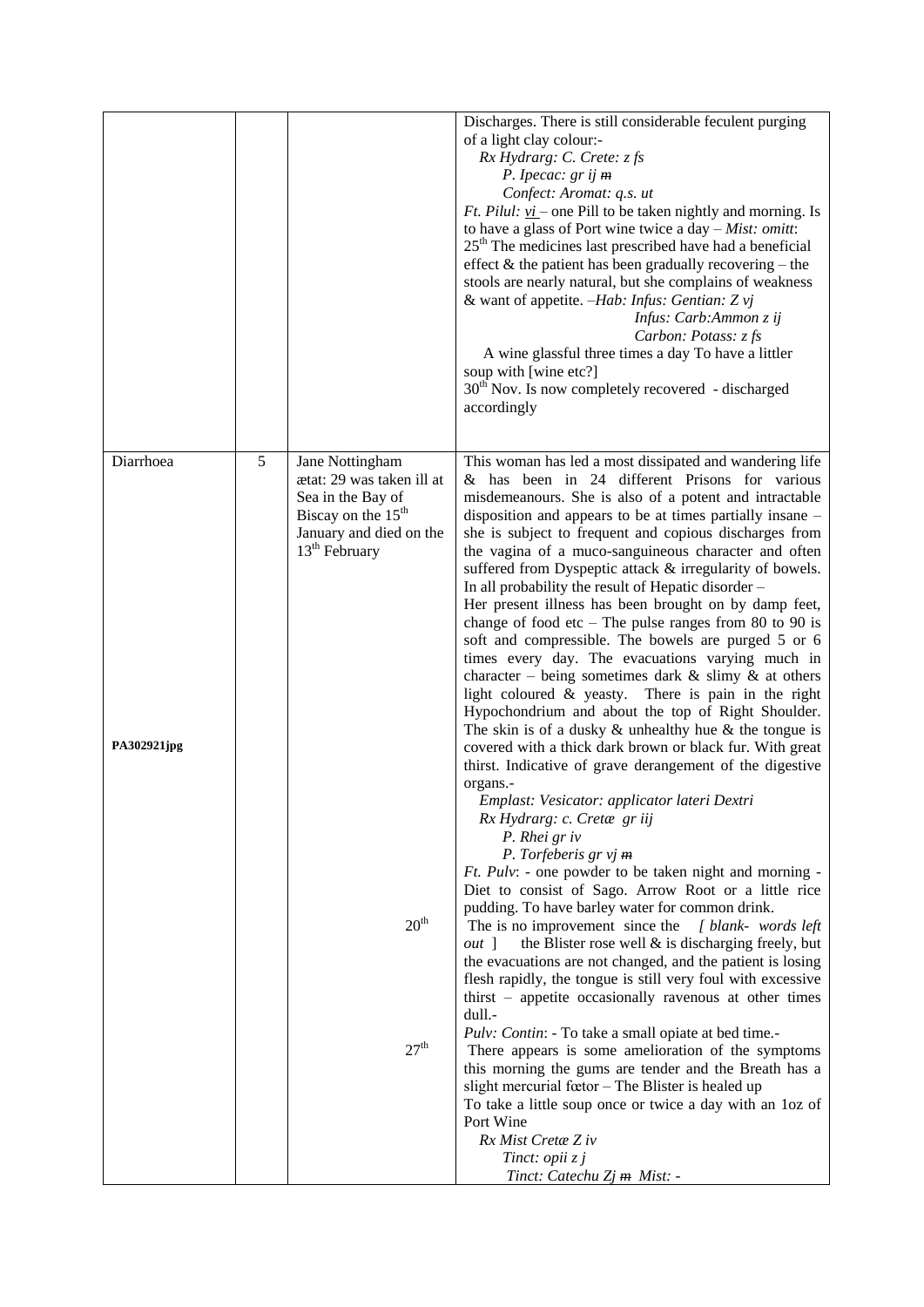|                                         |   |                                                                                                                                                                                    | A small wine glassful every 3 or 4 hours.- <i>Pulv</i> :<br>Omittat:<br>The favourable change in the symptoms noticed at the<br>last report was of very short duration. The patient has<br>now a sunk & exhausted aspect and the purging unless<br>] by the use of opiates is very harassing –<br>[<br>both to the patient and the sick attendants.-<br>Various astringents combined with opium were tried<br>from time to time, counter irritation to the abdomen was<br>also employed & some with generous diet was<br>administered. These remedies however produced no<br>permanent beneficial effect. Low muttering delirium<br>with great prostration of strength set in $\&$ she gradually<br>sank and died on the 13 <sup>th</sup> January.                                                                                                                                                                                                                                                                                                                                                                                                                                                                                                                                                                                                                                                                                                                                                                                                                                                                                                                                                                                                                                                                                                                                                                                                                                                                                                                                                                 |
|-----------------------------------------|---|------------------------------------------------------------------------------------------------------------------------------------------------------------------------------------|--------------------------------------------------------------------------------------------------------------------------------------------------------------------------------------------------------------------------------------------------------------------------------------------------------------------------------------------------------------------------------------------------------------------------------------------------------------------------------------------------------------------------------------------------------------------------------------------------------------------------------------------------------------------------------------------------------------------------------------------------------------------------------------------------------------------------------------------------------------------------------------------------------------------------------------------------------------------------------------------------------------------------------------------------------------------------------------------------------------------------------------------------------------------------------------------------------------------------------------------------------------------------------------------------------------------------------------------------------------------------------------------------------------------------------------------------------------------------------------------------------------------------------------------------------------------------------------------------------------------------------------------------------------------------------------------------------------------------------------------------------------------------------------------------------------------------------------------------------------------------------------------------------------------------------------------------------------------------------------------------------------------------------------------------------------------------------------------------------------------|
| Hepatitis<br>PA302922jpg<br>PA302923jpg | 6 | Ann Jones<br>ætat: 40 was taken ill at<br>Sea on the $26th$ of<br>January and died on the<br>$11th$ February<br>in $\operatorname{Lat}^\text{de}$<br>$\mathsf{Long}^{\mathsf{de}}$ | This woman is unmarried but has borne several children.<br>She has led a very intemperate and wandering life, and<br>has been exposed to great vicissitudes of<br>she<br>Temperatures in travelling the country as a Hawker. She<br>has been repeatedly imprisoned for being drunk and<br>disorderly & at one time sustained a fracture of the skull<br>while inebriated. Since that period she states that she has<br>been subject to fits which appear to be of an Epileptic<br>character. She is at times partially insane $\&$ as she was<br>sent on board against her own wish, her case has been<br>altogether very intractable - Symptoms -<br>Severe pain (& difficulty of breathing) in the right<br>Hypochondrium with a hard dry cough. Tongue dry and<br>very much furred, pulse 100 & small, countenance<br>anxious of dirty, muddy complexion - bowels rather<br>confined - stomach irritable with occasional Bilious<br>vomiting.<br>V.S. ad $Zx$<br>Habeat: olei Ricini Zj<br>$27th$ The Bloodletting has partially relieved the extreme<br>difficulty of breathing and the bowels have been slightly<br>moved by the oil, The blood abstracted is covered with a<br>thin layer of Buff but the coagulum is thin $&$ without<br>firmness.<br>Rx Chloride Hydrarg: gr xxii<br>P. opii gr $vj$ m<br>Confect Aromat: q.s. ut<br><i>Ft Pilul:</i> one pill to be taken three times a day.-<br>Cucurbitula cruenta applicert: Parti Dolenti<br>To have Barley water for common drink.<br>29 <sup>th</sup> The intensity of the symptoms appear to be<br>somewhat relieved The breathing is less difficult but<br>there is still considerable pain and tenderness in the<br>hepatic region, pulse 85 soft $\&$ very compressible -<br>Emplast: Vesicator: applicat: Hypochondr: Dextri - Pil:<br>contin: To have [coffee?] for common drink Bottles of<br>hot water to be applied the feet and lower extremities<br>$31st$ There is a decided improvement in the symptoms<br>since last report, There is less febrile excitement $\&$ the<br>pain and difficulty of breathing is considerably relieved - |
|                                         |   |                                                                                                                                                                                    | the gums are tender $\&$ there is a coppery taste in the<br>mouth. The Bowels are rather confined – To take a small<br>dose of Sulphate of Magnesia - Blister to be kept open<br>with the Unguent: Resinos:<br>Takes a little oatmeal given occasionally                                                                                                                                                                                                                                                                                                                                                                                                                                                                                                                                                                                                                                                                                                                                                                                                                                                                                                                                                                                                                                                                                                                                                                                                                                                                                                                                                                                                                                                                                                                                                                                                                                                                                                                                                                                                                                                           |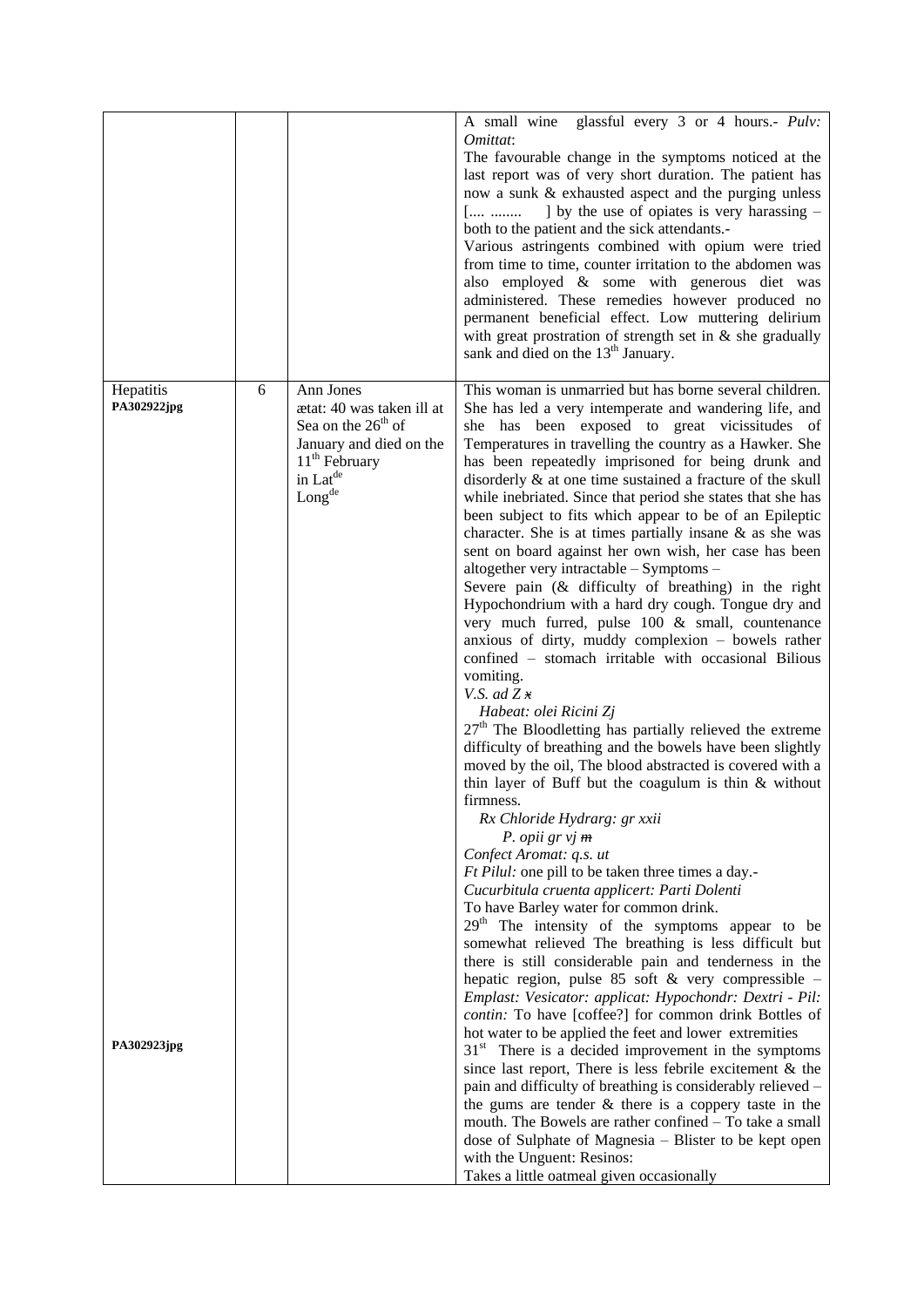|             |                | Feb <sup>y</sup>                 | $3rd$ Continues to improve slowly, the tongue is clean and          |
|-------------|----------------|----------------------------------|---------------------------------------------------------------------|
|             |                |                                  | there is some slight return of appetite, bowels rather              |
|             |                |                                  | confined – Blister has healed up –                                  |
|             |                |                                  | Rx Antimon: Potass: Tart: zj                                        |
|             |                |                                  | Ung: cetacei $Z$ fs $m$                                             |
|             |                |                                  | Ft. Unguent                                                         |
|             |                |                                  | To be rubbed into the right Hypochondrium until a                   |
|             |                |                                  | copious eruption appears -                                          |
|             |                |                                  | Rx Pil: Hydrarg: ij                                                 |
|             |                |                                  | P. Rhei gr ij                                                       |
|             |                |                                  | - ?comonona (compono?) aa gr ij                                     |
|             |                |                                  | <i>Ft. Pil:</i> to be taken at bed time                             |
|             |                |                                  | $Rx$ Sulphat: Quining $\rightarrow j$                               |
|             |                |                                  | Acid: Sulphin: Dil: zj                                              |
|             |                |                                  | Aq: Fontana lbj solve                                               |
|             |                |                                  | a wine glassful to be taken three times a day.-                     |
|             |                |                                  | 8 <sup>th</sup><br>This woman had nearly regained her former        |
|             |                |                                  | condition of health when she was unfortunately seized               |
|             |                |                                  | with symptoms of a similar character but mush more                  |
|             |                |                                  | severe in character $-15$ <sup>th</sup> The same treatment was      |
|             |                |                                  | pursued although in a modified degree as during the first           |
|             |                |                                  | attack – [] counterirritation mercurial alterative $\&$             |
|             |                |                                  | laxatives [irons?] & generous diet latterly but these               |
|             |                |                                  | remedies have had no lasting effect in either relieving or          |
|             |                |                                  | curing this formidable disease -                                    |
|             |                |                                  | About the 18 <sup>th</sup> severe headache set in which was soon    |
|             |                |                                  | followed by delirium, great prostration of strength &               |
|             |                |                                  | rigors in all probability the result of suppuration of the          |
|             |                |                                  | parenchyma of the liver $-$ she lingered on in a state of           |
|             |                |                                  | insensibility to the evening of the 21 <sup>st</sup> when she died. |
| Hepatitis   | $\overline{7}$ | Mary Paterson                    | This patient states that she has not enjoyed good health            |
| PA302924jpg |                | ætat: 29 was taken ill at        | for some years, She has been frequently in hospital under           |
|             |                | Sea on the $12th$ of             | medical treatment for attacks of Hysteria, Dyspepsia &              |
|             |                | January and died at sea          | has also suffered from general dropsy                               |
|             |                | on the 17 <sup>th</sup> of March | She has not had a single day's health since coming on               |
|             |                |                                  |                                                                     |
|             |                | in Lat <sup>de</sup>             | board. and if her previous history had been known I                 |
|             |                | Long <sup>de</sup>               | certainly would have protested about her being sent out             |
|             |                |                                  | as she was evidently not in a fit condition to undertake a          |
|             |                |                                  | long voyage. Antispasmodics and alteratives have been               |
|             |                |                                  | occasionally prescribed during the voyage – to relieve or           |
|             |                |                                  | palliate Hysterical or Dyspeptic symptoms as they                   |
|             |                |                                  | presented themselves from time to time, a little rice               |
|             |                |                                  | Pudding or oatmeal Gruel are the only articles of food              |
|             |                |                                  | she can use.-                                                       |
|             |                | $12^{th}$                        | She was seized with severe pain in the right                        |
|             |                |                                  | Hypochondrium with difficulty of breathing – nausea $\&$            |
|             |                |                                  | bilious vomiting. Pulse 90 small and soft, tongue much              |
|             |                |                                  | furred red at the edges, Bowels rather confined                     |
|             |                |                                  | evacuations dark and pitchy. urine scant and of a very              |
|             |                |                                  | dark color as if mixed with viscus blood, on examining              |
|             |                |                                  | the right Hypochondrium and abdomen a considerable                  |
|             |                |                                  | enlargement of the Liver was discovered, the viscus                 |
|             |                |                                  | could be distinctly traced as far as the umbilicus $\&$ was         |
|             |                |                                  | tender to the touch. The conjunction was also of a yellow           |
|             |                |                                  | tinge.-                                                             |
|             |                |                                  | Hab: Emplast: Vesicatorium, applicat: Hypochondri<br>Dextri.-       |
|             |                |                                  | Rx Massa Pilul: Hydrarg: Z fs                                       |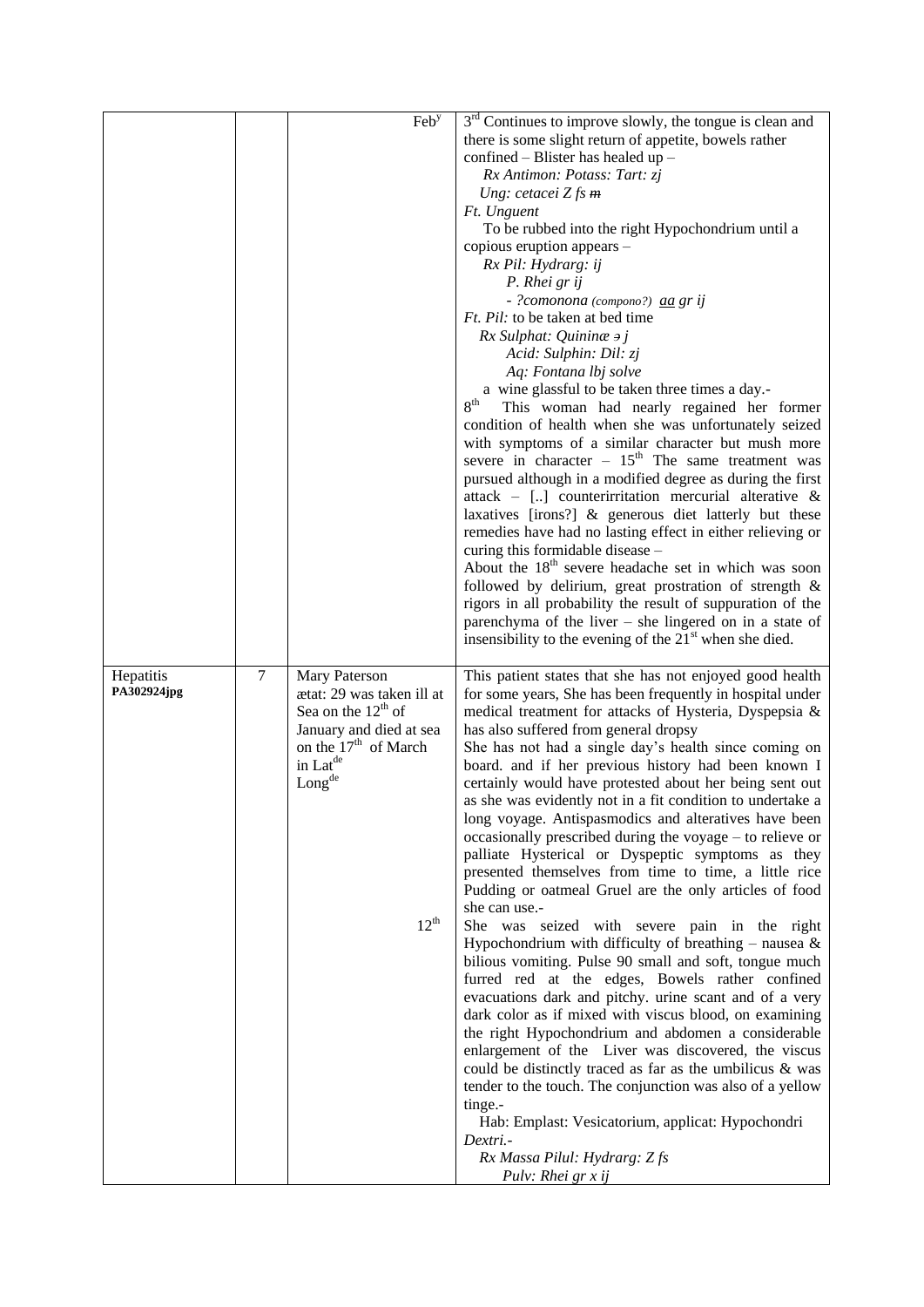|             |                  | P. Scammoni aa +j                                                 |
|-------------|------------------|-------------------------------------------------------------------|
|             |                  | Confect:" Aromat: qs. m                                           |
|             |                  |                                                                   |
|             |                  | <i>Ft. Pilul: xij</i> Two pills to be taken at bed time – To have |
|             |                  | effervescing Draughts of citric acid and Carbonat:                |
|             |                  | Potass: every two hours                                           |
|             |                  | Has passed a sleepless night the blister has risen well and       |
|             |                  | the Breathing is somewhat easier Blistered surface to be          |
| PA302925jpg |                  | kept open and dressed with (Unguent: Hydrarg: Fort: zj.           |
|             |                  | Ung: Celacei $Zfs$ $m$ ).                                         |
|             |                  | The Bowels were opened twice with copious dark                    |
|             |                  | evacuations urine more free. The feet and the legs are            |
|             |                  | swollen and pit on pressure $\&$ the extremities generally        |
|             |                  | are cold, and much numbed. To take a little Rice twice a          |
|             |                  | day - Pil: Contin: -                                              |
|             |                  |                                                                   |
|             | 16 <sup>th</sup> | To have the effervescing draughts ad libitum:-                    |
|             |                  | The Breathing is now much easier and the Liver                    |
|             |                  | appears to be somewhat reduced in size $-$ the Pills have         |
|             |                  | acted freely without however producing much watery                |
|             |                  | purging The urine is still scanty but does not contain            |
|             |                  | albumin the swelling of the lower extremities has                 |
|             |                  | increased very much $\&$ is extending up to the trunk. The        |
|             |                  | feet and legs are quite tender.-                                  |
|             |                  | Two small Blisters to be applied to the calves of the legs        |
|             |                  | to allow the fluid to drain away from the cellular tissue,-       |
|             |                  | Blister to be kept open.-                                         |
|             |                  | The gums are slightly touched.-                                   |
|             |                  | $Rx$ Tinct: Digitalis $gtt$ . xx                                  |
|             |                  | Aq: Menthe: Pip: $Zj$ m                                           |
|             |                  | Ft. Haust: ter in die Sumend:                                     |
|             |                  | (a small wine glassful to be taken three times every day)         |
|             |                  |                                                                   |
|             |                  | P. omittat:<br>$25^{\text{th}}$                                   |
|             |                  | There is not much change since last report $-$ the                |
|             |                  | diuretic mixture acted freely on the Kidney and increased         |
|             |                  | the quantity of urine - The two Blisters were very                |
|             |                  | effectual in relieving the swelling of the limbs, but the         |
|             |                  | benefit produced was only temporary. & the lower                  |
|             |                  | extremities are now much swollen - The cough                      |
|             |                  | continues with inability to lie on the left side. The face is     |
|             |                  | anxious and of a dusty hue - leaving I think little doubt         |
|             |                  | of the existence of organic disease of the Liver $-$ Mist:        |
|             |                  | omittat: To take loz of Port Wine twice a day.- & a               |
|             |                  | small occasional does of <i>P. Rhubarb</i> to regulate the        |
|             |                  | bowels.-                                                          |
|             | 30               | Much the same as on the $30th$ The debility is perhaps            |
| PA302926jpg |                  | increased $\&$ the evacuation is becoming more apparent.          |
|             |                  | She has also suffered latterly from hiccup and                    |
|             |                  | sleeplessness for the relief of which opiates have been           |
|             |                  | given at bed time.- The Blister has healed up.                    |
|             |                  | Rx. Antimon: Potass: Tart: zj                                     |
|             |                  | Ung: Celacei: Zj m.                                               |
|             |                  | Ft. Ung: To be well rubbed over the right                         |
|             |                  |                                                                   |
|             |                  | Hypochondrium until a copious eruption appears-                   |
|             |                  | Continue opiates at bedtime                                       |
|             |                  |                                                                   |
|             |                  | 8 – No improvement since last report The [diapucal??]             |
|             |                  | (effusion is extending over the abdomen and the                   |
|             |                  | difficulty of Breathing has rather increased. The patient         |
|             |                  | has also become very Hysterical and is much distressed            |
|             |                  | with flatulence, hiccup and the Globus Hystericus- the            |
|             |                  | evacuations are of a dark color and the disease appears           |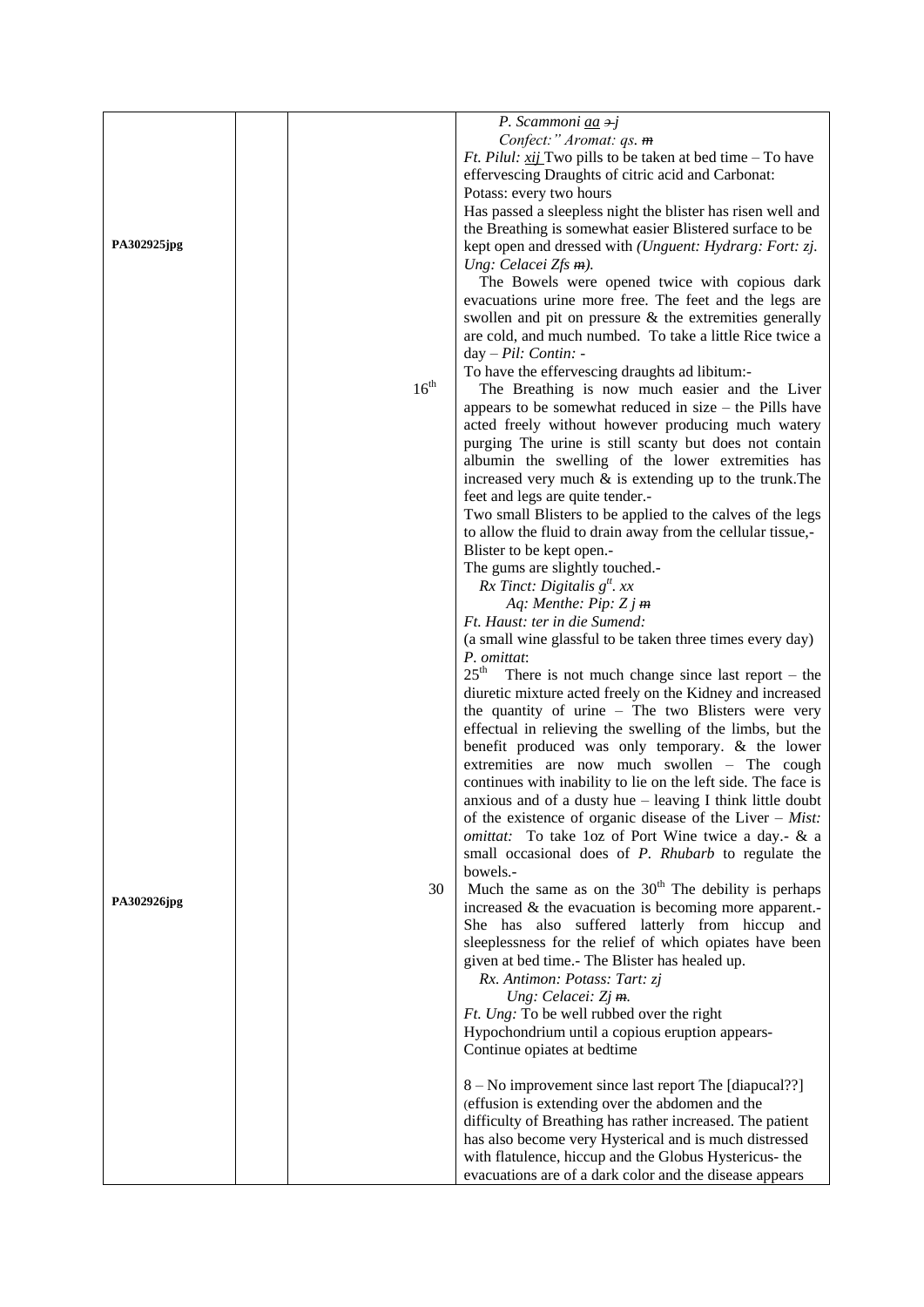|                        |    |                                                                                                                                                                       | fast advancing to a fatal termination. after this date the<br>treatment was purely palliative – opiates were given $\&$<br>aromatics with wine. - General Dropsy supervened, the<br>pulse became small & thready with cold extremities<br>severe hiccup & insensibility closed the [Rene??].                                                                                                                                                                                                                                                                                |
|------------------------|----|-----------------------------------------------------------------------------------------------------------------------------------------------------------------------|-----------------------------------------------------------------------------------------------------------------------------------------------------------------------------------------------------------------------------------------------------------------------------------------------------------------------------------------------------------------------------------------------------------------------------------------------------------------------------------------------------------------------------------------------------------------------------|
| Cyanche<br>Tonsillitis | 8  | Margt Reid<br>at: 25 as taken ill at sea<br>on the 12th March and<br>was discharged cured<br>on the 10 <sup>th</sup> April                                            | This patient is of a healthy and sound constitution but<br>has had several previous attacks of this complaint from<br>exposure to cold as in the present case.<br>There is much pain and difficulty of swallowing $-$ the<br>tonsils are red and much swollen & the tongue is foul has<br>had no catamenal discharge for six weeks and the<br>bowels rather confined -<br>Rx Chloridi Hydrarg: z v<br>Pulv: Rhei: $\partial j$<br>$Ft$ . Pulv. - S. statim                                                                                                                  |
| PA302927jpg            |    | 14                                                                                                                                                                    | Apply a mustard cataplasm to the Paroi, To inhale the<br>steam of hot water and vinegar<br>No improvement since the $12th$<br>Emplast: Vesicator: applicat:<br>Rx. Aq. Ammonia acetat: z ij<br>Mist: Camphor: $Z$ iv $m$<br>A wine glassful every 3 hours<br>$17th$ The febrile symptoms have partly subsided, but there<br>is great swelling of the right Tonsil, with some sense of<br>Fluctuation to the touch                                                                                                                                                           |
|                        |    | April 12                                                                                                                                                              | Apply Bread Poultice externally and gargle frequently<br>with warm water. $-$<br>-a small opening was made in the Tonsil with a lancet<br>and a considerable quantity of matter came away<br>affording great relief to the sufferings of the Patient<br>Some laxative medicine and bitter tonics were afterwards<br>presented to remove some Dyspeptic Symptoms which<br>appeared after suppuration of the gland took place.-<br>Is discharged from the Sick List her health being<br>thoroughly established.-                                                              |
| Dyspepsia              | 9  | Catherine Glasgow<br>ætat: 25 was taken ill at<br>Sea on the $17th$ of<br>march and was<br>discharged to the<br>Colonial Hospital on<br>the 22 <sup>nd</sup> of April | This patient is unmarried but has one child, states that<br>she always enjoyed good health up to the period of her<br>first imprisonment, but since that time she has often been<br>under treatment for Dyspeptic attacks, with irregularity<br>of the bowels, various remedies have been used on board<br>i.e. Laxatives, Tonics with careful attention to diet<br>counterirritation has also been employed but only with<br>temporary "advantage". The voyage having come to a<br>conclusion she was discharged to the Colonial Hospital<br>for future medical treatment. |
| Phlgemon               | 10 | <b>Elizabeth Davis</b><br>Ætat<br>was put on<br>the Sick List at Sea on<br>the 28 March and was<br>discharged to the<br>colonial Hospital on the<br>$22nd$ of April   | Has always enjoyed good health, observed some days<br>ago a broad circumscribed swelling on the right Knee.- a<br>dose of purgative medicine was given a poultice ordered<br>to be applied to the swelling – The tumor became soft,<br>& was opened with a lancet – she is not able for service –<br>is sent to the Hospital for a few days.                                                                                                                                                                                                                                |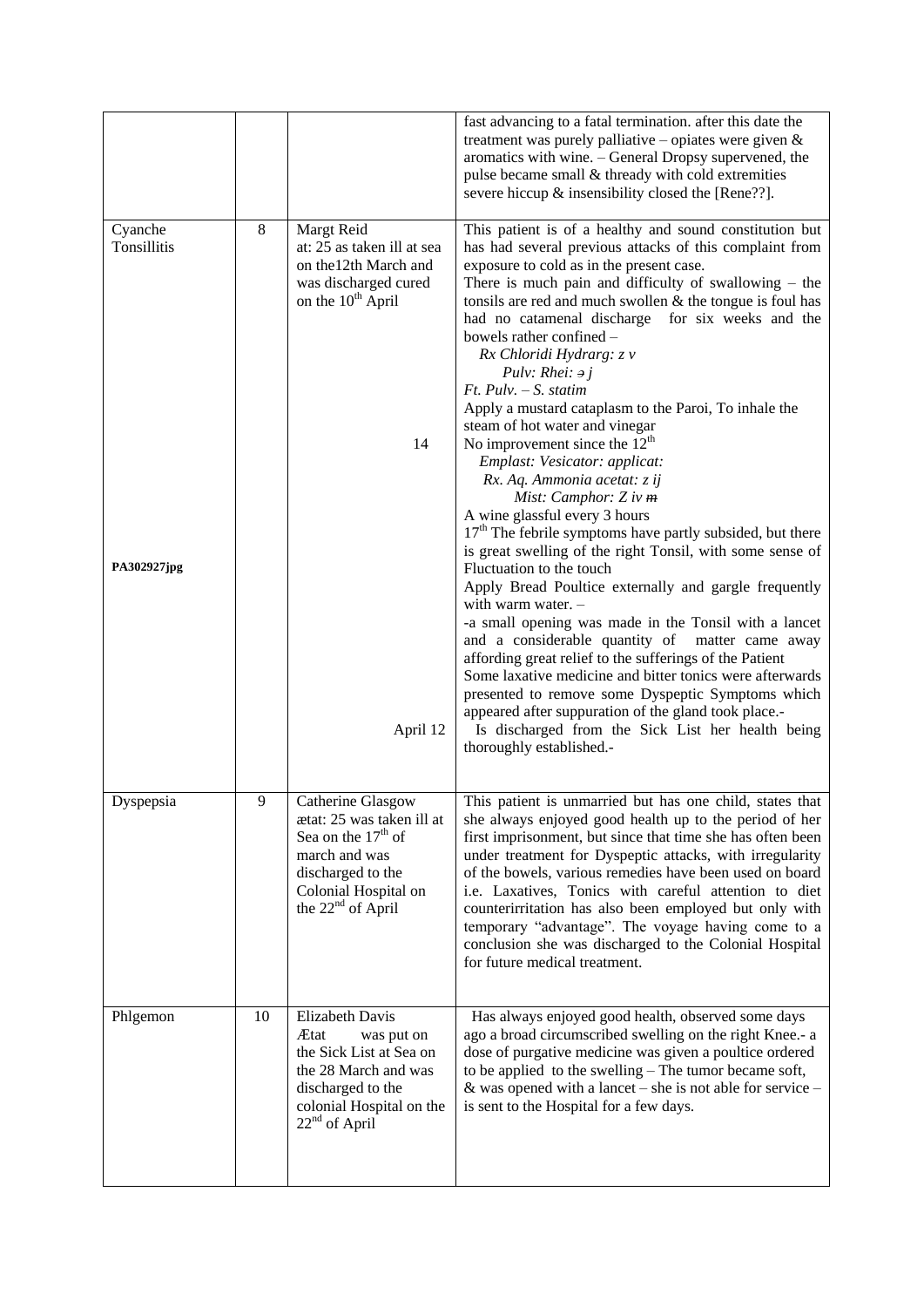| Scorbutus | 11 | Elizabeth Bayliss<br>ætat: was put on the<br>Sick List on the 28 <sup>th</sup><br>March and was<br>discharged to the<br>Colonial Hospital on<br>the $22nd$ April | This woman has been in delicate health during the<br>voyage, and has required to be supported with wine $\&$<br>medical comforts, she has latterly become much<br>debilitated & symptoms of Scurvy have presented<br>themselves $-$ i.e. $-$ a spongy condition of the Gums which<br>bleed on the slightest touch – large diffused dark colored<br>patches are under the skin [are dirtly(directly?) ] resulting<br>from effused blood - &c_ wine with generous diet with<br>small doses Nitrat: Potass were administered but without<br>much apparent benefit immediately on arrival in Van<br>Diemen's Land it was deemed advisable to send her to<br>the Colonial Hospital where she would be supplied Fresh<br>Meat and vegetables the Scorbutic Symptoms being no |
|-----------|----|------------------------------------------------------------------------------------------------------------------------------------------------------------------|------------------------------------------------------------------------------------------------------------------------------------------------------------------------------------------------------------------------------------------------------------------------------------------------------------------------------------------------------------------------------------------------------------------------------------------------------------------------------------------------------------------------------------------------------------------------------------------------------------------------------------------------------------------------------------------------------------------------------------------------------------------------|
|           |    |                                                                                                                                                                  | doubt the result of imperfect nutrition.                                                                                                                                                                                                                                                                                                                                                                                                                                                                                                                                                                                                                                                                                                                               |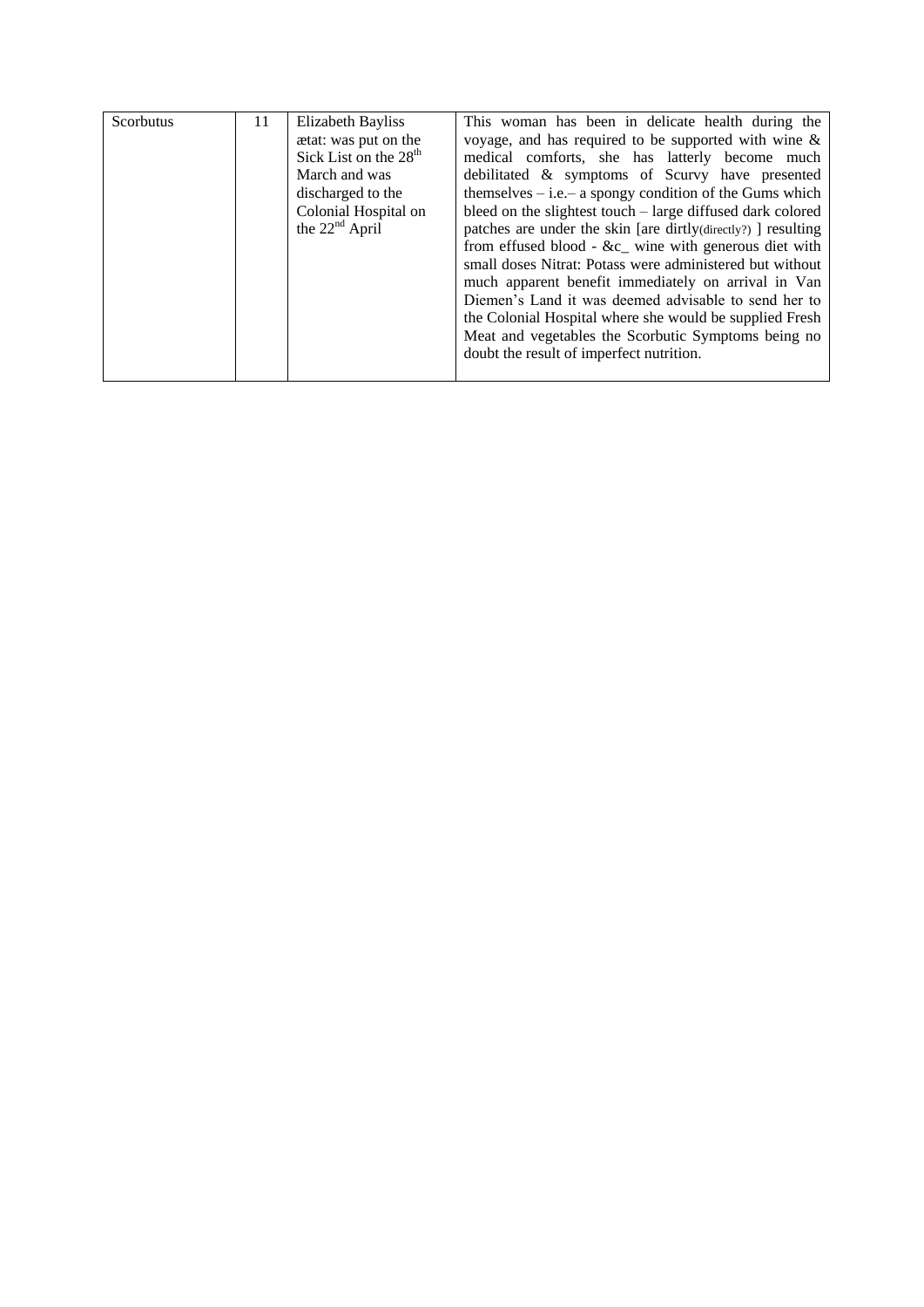|                                                           |                                                                                                                              |                                                          |                                                | <b>Numbers</b>                                                              |                                                                                            |                                                                           |                                                                             | such Cases<br>e detailed<br>e Journal |                                                                               |                                                                                                                      |                             |                                    | Numbers                              |                                                                                                         |                                                         |                                                                |                                                         |
|-----------------------------------------------------------|------------------------------------------------------------------------------------------------------------------------------|----------------------------------------------------------|------------------------------------------------|-----------------------------------------------------------------------------|--------------------------------------------------------------------------------------------|---------------------------------------------------------------------------|-----------------------------------------------------------------------------|---------------------------------------|-------------------------------------------------------------------------------|----------------------------------------------------------------------------------------------------------------------|-----------------------------|------------------------------------|--------------------------------------|---------------------------------------------------------------------------------------------------------|---------------------------------------------------------|----------------------------------------------------------------|---------------------------------------------------------|
|                                                           | <b>DISEASES</b>                                                                                                              | Total                                                    | Discharged<br>to Duty                          | Sent to the<br>Hospital                                                     | Died on                                                                                    | Invalided                                                                 | Remaining                                                                   | Nos. of st<br>as are                  |                                                                               |                                                                                                                      | Total:                      | Discharged<br>to Dury              | Sent to the<br>Hospital              | Died on                                                                                                 | Invalided                                               | Remaining                                                      | Nos. of such Cases<br>as are detailed<br>in the Journal |
| Fevers                                                    | Continued<br>Intermittent<br>Remittent<br>$\ddot{\phantom{1}}$                                                               | 4.                                                       | 4                                              | n                                                                           | $\eta$                                                                                     | $\prime\prime$                                                            | $\overline{\phantom{a}}$                                                    |                                       | Diseases of the Kidneys,<br>Bladder, and Genitals                             | Brought up<br>Gonorrham<br>Stricture<br>Syphilis<br>$\cdots$<br>$-1$                                                 |                             |                                    |                                      |                                                                                                         |                                                         |                                                                |                                                         |
| Eruptive Fevers                                           | <b>Small Pox</b><br>Scarlatina<br>٠.<br>$\mathcal{L}(\mathbf{x})$<br>Apoplexy                                                |                                                          |                                                |                                                                             |                                                                                            |                                                                           |                                                                             |                                       | Diseases of the Joints,<br>Muscles, Bones, &c.                                | $\cdots$<br>Rheumatism<br>Gout<br>$\cdots$<br>$\cdots$                                                               |                             |                                    | $\label{eq:1} \mathcal{U}$           | $\boldsymbol{P}$                                                                                        |                                                         |                                                                |                                                         |
| Diseases of the Brain,<br>Nerves, &c.                     | Epilepsy<br>Delirium Tremens.<br>nemalgia<br>$\overline{\phantom{a}}$<br>$\sim$<br>                                          | Τ                                                        |                                                | $\boldsymbol{P}$                                                            | $\mathcal{M}% _{0}\left( t\right) \sim\mathcal{M}_{0}\left( t\right) ,$                    | ↗                                                                         |                                                                             |                                       | Diseases of the Senses, &c. including Inflammatory Affection of Fyes and Ears | Ophthalmia<br>Amaurosis<br>Deafness<br><br>1.11                                                                      |                             |                                    |                                      |                                                                                                         |                                                         |                                                                |                                                         |
| Diseases of the Respiratory<br>Organs                     | Bronchitis<br>Pleuritis<br>Hæmoptysis<br>Phthisis<br>Catarrh<br>Influenza                                                    | $\mathcal{I}$<br>$\boldsymbol{b}$                        | $\breve{\mathcal{S}}$<br>$5 -$                 | $\overline{v}$                                                              | $\overline{\phantom{a}}$<br>$\boldsymbol{\mu}$                                             | $\boldsymbol{\mu}$<br>$\overline{u}$                                      | $\overline{\phantom{a}}$<br>$\overline{1}$<br>$\mathbf{r}$<br>$\frac{1}{2}$ | $\boldsymbol{z}$                      |                                                                               | $\cdots$<br>Herpes<br>Psora<br>Scrofula<br>Bubo $(Symp)$<br>Ulcer                                                    | Ι                           |                                    | $\boldsymbol{\mu}$                   | $\boldsymbol{\lambda}$                                                                                  | ٠                                                       |                                                                |                                                         |
| · Heart and                                               | Asthma<br>$\overline{\phantom{a}}$<br>Preumoma<br>44<br>Palpitation<br>Hæmorrhois                                            | $\overline{\phantom{a}}$<br>$\mathbf{2}$                 |                                                | $\boldsymbol{\mu}$                                                          | $\boldsymbol{\Lambda}$<br>$\blacktriangle$                                                 | ×<br>z                                                                    | $\sqrt{2}$<br>$\overline{\phantom{a}}$                                      |                                       | Diseases of the Skin, Glandular System,                                       | Phlegmone<br>Donaleris                                                                                               | $\mathcal{L}$<br>$\prime$ - | $\overline{z}$                     | $\prime$<br>$\boldsymbol{\varkappa}$ | $\overline{h}$<br>$\frac{1}{2}$                                                                         | $\overline{\phantom{a}}$<br>৴                           | $\overline{\mathcal{L}}$<br>$\mathcal{D}_{\mathrm{R}}$         | 10<br>$\delta$                                          |
| Diseases of the<br>Blood Y<br>Diseases of the Stomach and | $\dddotsc$<br>$\cdots$<br><br><br>$\cdots$<br>Enteritis<br>Dysentery<br>Diarrhœa<br>Cholera<br>Constipation<br>lica"<br><br> | $\prime$<br>14<br>$\boldsymbol{v}$<br>×<br>$\mathcal{Z}$ | 14<br>4<br>$\boldsymbol{\nu}$<br>$\mathcal{Z}$ | $\overline{\phantom{a}}$<br>$\omega$<br>Ń.<br>$\frac{1}{2}$<br>$\mathbf{z}$ | $\overline{\boldsymbol{\mu}}$<br>$\overline{\lambda}$<br><b>AN</b><br>$\alpha$<br>$\cdots$ | $\boldsymbol{\eta}$<br>₽<br>¥<br>$\mathcal{H}$<br>$\bullet$ .<br>$\alpha$ | ٠<br>×<br>D.<br>$\overline{\nu}$<br>۰.<br>$\overline{\phantom{a}}$<br>h.    | $\overline{3}$                        | Wounds, Accidents, Injuries, &c.,                                             | 1.11<br>Wounds<br>Fractures<br>Dislocations<br>Sprains<br>Contusions<br>Hernia<br>$\cdots$<br>$\sim$<br>$\cdots$<br> |                             |                                    |                                      | ×                                                                                                       | $\label{eq:Jp} J.\rho$                                  |                                                                |                                                         |
| Diseases of the<br>Liver, &c.                             | <br><br>Hepatitis<br>Jaundice<br><br>$\cdots$<br>                                                                            | $\mathcal{J}$                                            |                                                | <b>M</b>                                                                    | $\mathcal{Z}$                                                                              | $\boldsymbol{\theta}$                                                     | $\overline{b}$                                                              | 6.4                                   | Diseases not classed or specified in                                          | Dyspepsia<br>Atrophy<br>Hysteria<br>Scabulus                                                                         | 4<br>$5 -$<br>Z             | $\overline{\mathcal{Z}}$<br>4<br>ú | $\boldsymbol{z}$<br>$J$              | $\overline{\mu}$<br>$\overline{\phantom{a}}$<br>$\mathcal{F}^{\mathcal{A}}$<br>$\overline{\phantom{a}}$ | ۰<br>$\overline{A}$<br>$\mathbf{r}$<br>$\overline{\mu}$ | ٠<br>$\overline{a}$<br>$\pmb{\nu}$<br>$\overline{\phantom{a}}$ | 9                                                       |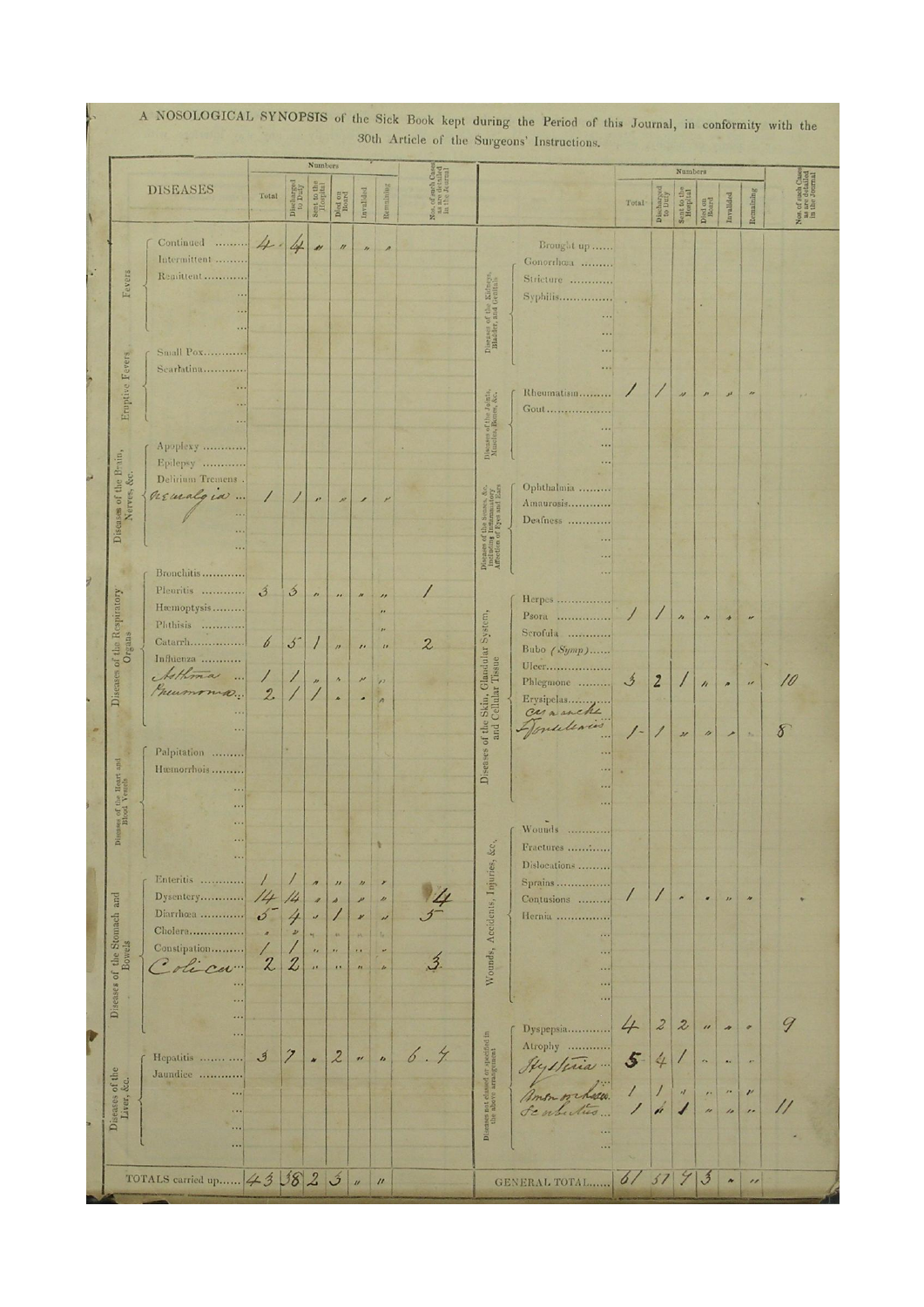**PA302032. jpg PA302033.jpg PA302034.jpg**

#### **GENERAL REMARKS**

Having been appointed Surgeon Superintendent of the female Convict Ship "Duchess of Northumberland" I immediately proceeded to Deptford and reported myself to the Captain Superintendent of that Dockyard and in compliance with instructions from the Lords Commissioners of the Admiralty, on the  $8<sup>th</sup>$  of November I received a letter from captain O'Brien desiring me to repair to Millbank Penitentiary & examine 220 Female Convicts as to their fitness to undertake a voyage to Van Diemen's Land I found them all in good health with two exceptions, on the  $17<sup>th</sup>$  Nov<sup>r</sup>. 219 Females were received on board one being left behind sick we also received 34 children [most?] of whom were infants the others were of different ages varying from two to ten years – on the  $28<sup>th</sup>$  of November weighed anchor etc. During the first six weeks the weather was very stormy being a succession of westerly gales with much rain and occasionally very high seas so as to render it necessary to batten down hatchways foe  $\&$  aft - during this period the Decks were constantly wet  $\&$ the Thermometer varying from  $40^{\circ}$  to  $50^{\circ}$  - yet notwithstanding we had little sickness on board. The females suffered a good deal from Sea Sickness, lowness of spirits etc required the use of wine & medical comforts to support them, but they did not appear to be at all affected by the Battering down of the Hatchways, the ventilating tubes admitting the necessary quantity of air for the purpose of Respiration. There can be little doubt I think that the patent ventilating tubes of [Dreuts? Eilmore?] will be of great benefit to the comfort and even safety of convicts or Emigrants at sea during very heavy weather, In proceeding on our voyage through the tropics the health of the adults continued to be unusually good – several children died from teething  $\&$  [as last?] two adults whose cases I have fully reported in this Journal. The Thermometer ranged from 81 to 82 – but it occasionally rose as high as  $86^\circ$  - The prison was carefully ventilated during this period and the females kept as much on deck as possible. The Bath was filled two or three times every morning during the hot water(sic)and a certain number allowed to Bathe every other morning which no doubt contributed much to the healthy condition of the Females, Their minds were employed in sewing or knitting reading etc – and they were encouraged to take exercise on deck whenever the nature of the weather would permit.-

The Beds were got up from the prison every second day during the voyage, and the lower deck cleaned Sir  $W^{\underline{m}}$  Burnett's Solution of Chloride of Zinc was also regularly used more particularly in the Hospital and water closets and invariably with the most satisfactory result. The Sulphuretted Hydrogen Gas so abundantly produced in many ships is completely destroyed by this liquid and disease thereby prevented.-

On referring to the Synopsis it will be seen that the number of sick, during the voyage, is unusually small, being altogether 61, of these three died and 8 more sent to the Colonial Hospital. Three cases of Pleuritis were reported, all of whom got well and were discharged. - The Catarrhal cases 6 in number were of various degrees of severity. In two - there were considerable respiratory disturbance & high Febrile symptoms, requiring the use of the Lance, & Antimon: Potassi; Tart: with countirritation to the chest – 4 cases of Fever are mentioned these are simple continued in all probability the result of disordered primæ via, purgatives & diaphoretics were employed at first and tonics with wine during the convalescent stage. A large number of Dysentori cases are reported, amongst whom no deaths occurred, although all the Dysenteric symptoms were well marked, there were only one or two of severe character, [.....] of Mercury Ipecac & opium were the principal medicines employed with careful attention to direction – of the three cases of Hepatitis reported, 2 proved fatal - & are given at length in the Journal – these were Females hardly in a condition to leave England as they had been the subjects of severe liver disease on former occasions which had never been altogether relieved & their constitution generally much impaired.

The remaining cases reported are of not of much interest. Two Rheumatic attacks were rather obstinate but yielded at last to opium  $\&$  Quinine in small doses – a Boy of about 8 years of age sustained a fracture of the Femur in its middle portion. Pasteboard splints were applied and he recovered the use of the extremity in 5 weeks without any perceptible deformity. The same boy swallowed a quantity of Solution of Chloride Zinc which immediately producing free vomiting large drinks of Preserved Milk were given every half hour & apparently with very good results as the